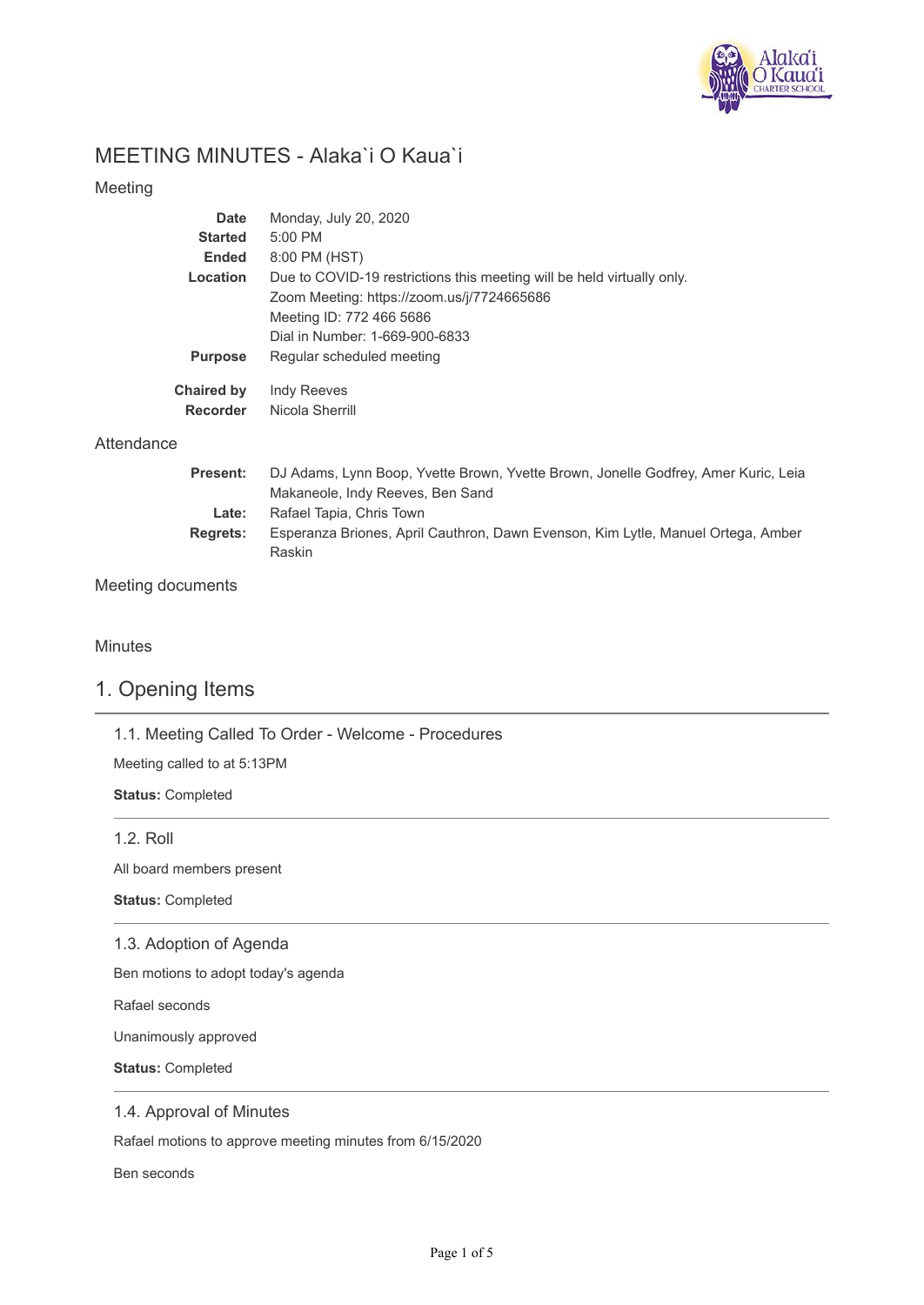

Unanimously approved

**Status:** Completed

Alaka`i-Minutes-2020-05-18.pdf

# 2. Comments From Guests

## 2.1. Comments

No comments from guests

**Status:** Completed

# 3. Administrative Reports

#### 3.1. School Director Report

- COVID-19 Update
- Education/Curriculum
- Facilities
- Enrollment
- Fundraising / PTO
- Personnel

Report from Director David (DJ) Adams supporting curriculum, school calendar 20-21, enrollment, PD, facilities, and the collaboration with the ohana network.

#### **Status:** Completed

- Alaka'i O Kaua'i Charter School Calendar 2020-2021.docx
- Director Board Report June 20th.docx

#### 3.2. Service Provider Report

Report provided

**Status:** Completed

2020 June Alaka'i O Kaua'i Service Provider Report.pdf

#### 3.3. Financial Report

Yvette provided the financial report and fundraising report

#### **Status:** Completed

- Bank Reconciliation June 2020.pdf
- 2019-20 Monthly Fundraising Report June 2020.pdf
- Monthly Cash Flow 2019-20 June 2020 .pdf

#### 3.4. Board Committee Reports

- Chair Report
- Treasurer Report
- Transportation Report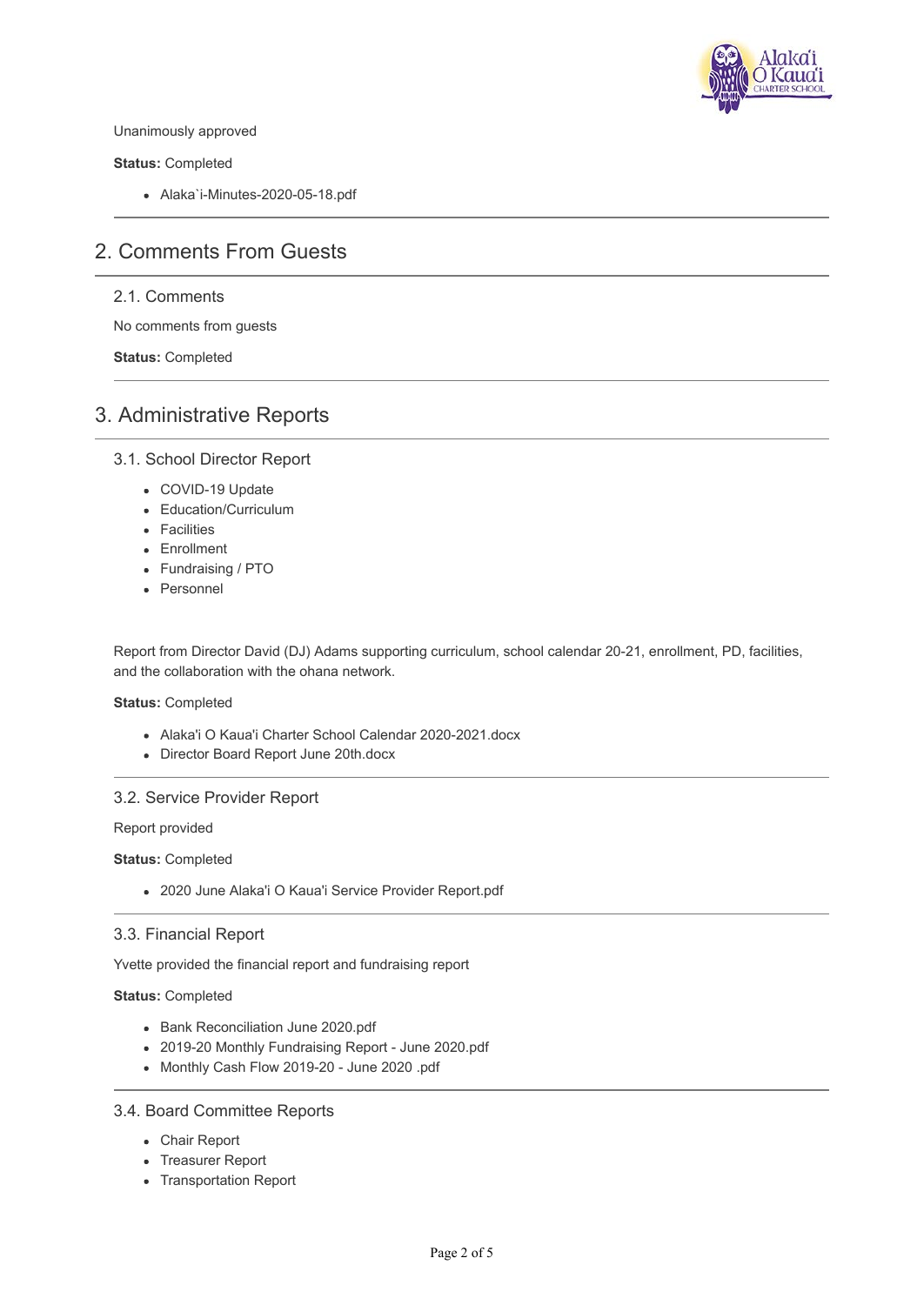

Outreach/Media Report

Board Chair and director attending weekly Charter Commission Meetings, Strategic Planning and Policy Review Calendar.

Treasurer Ben Sand reports:

During a review of our Fiscal Year ending cash balance a variance was noticed between the April cash flow projections and May cash flow projections. The FY ending cash balance variance from April to May was \$38,809.05, \$180,335.66 in April vs \$141,526.61 in May. While variances can and do occur due to unplanned expenses or income, this led to a review of the line items within the cash flow worksheet. After reviewing the cash flow spreadsheet a potential variance in the rent line item is currently being reviewed.

**Status:** Completed

# 4. Action Items

4.1. Reopening Plan for 2020-2021 school year

Director DJ provided the reopening Plan for 20-21 school year.

Q & A

Nicola motions to approve the reopening plan for the 2020-21

Ben seconds

Unanimously approved!

Plan will be shared with parents & student body via website, social media and email.

**Status:** Completed

Alaka'i O Kaua'i Opening 2020-21 July 20th.docx

#### 4.2. Ratify bussing contract

Nicola motions to ratify Akita's bus contract for Alaka'i O Kaua'i school year 20-21

Rafael second

Unanimously Approved

**Status:** Completed

Akita Bus Contract Signed.pdf

4.3. Consider new board member applicants for approval

The board will consider candidate: Leia Makaneole

Ben motions to approve Leia's Board member application

Chris seconds

Unanimously approved

**Status:** Completed

- BOARD MEMBER APPLICATION ATTACHMENT.pdf
- RESUME BOARD MEMBER.pdf
- HPSCAN 20200629215308289.jpeg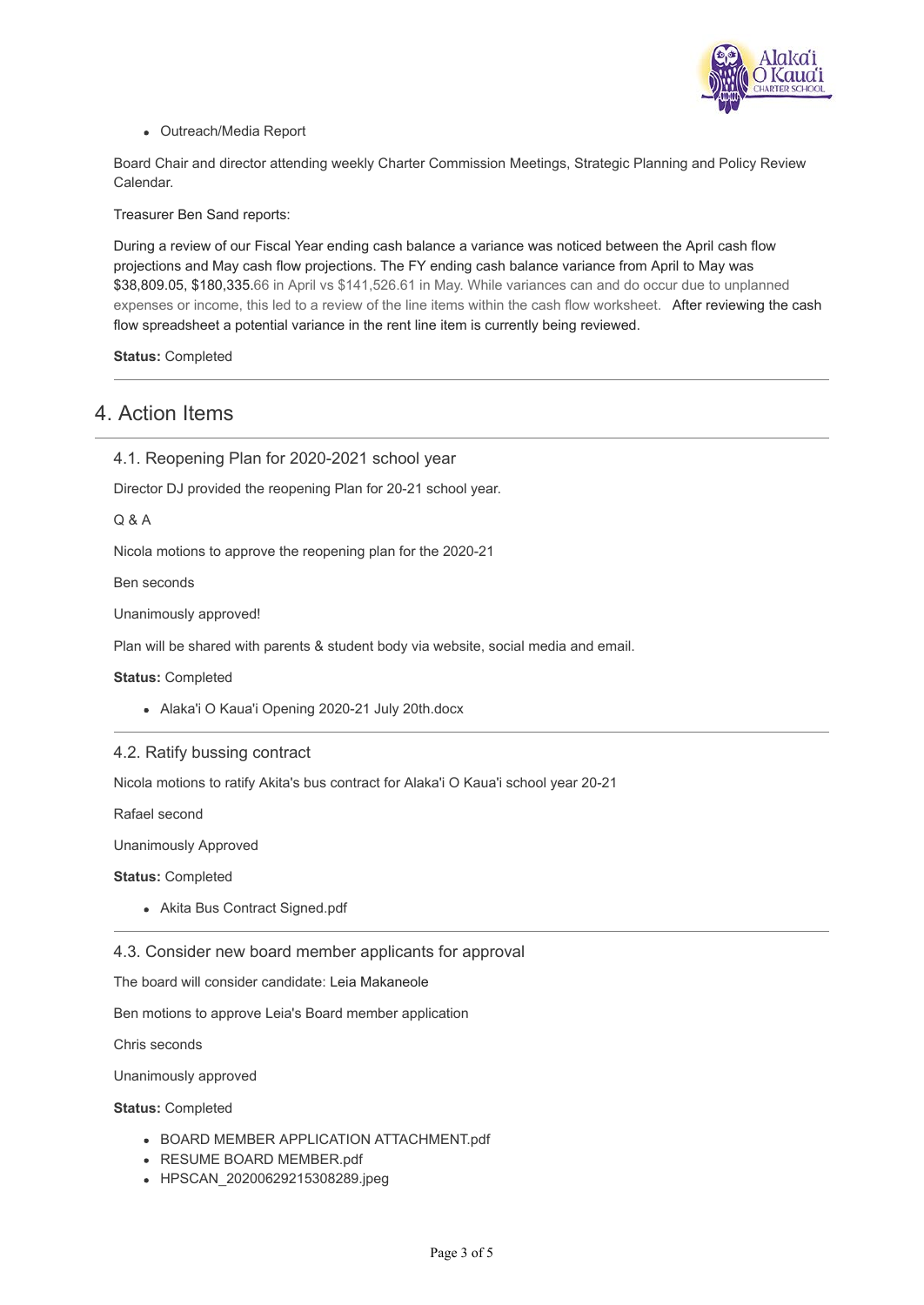

### 4.4. Officer Elections

#### **Chairperson**

Nicola makes a motion to retain Indy as Chair of the Alaka'i O Kaua'i Governing Board of Directors

Rafael seconds

Unanimously Approved

#### Vice Chairperson

Chris makes a motion to approve Nicola as Vice Chair of the Alaka'i O Kaua'i Governing Board of Directors

Leia seconds

Unanimously Approved

#### **Secretary**

Nicola nominates Leia as secretary of the Alaka'i O Kaua'i Governing Board of Directors

Rafael seconds

Ben seconds

Chris seconds

Ben makes a motions to elect Leia as secretary of the Alaka'i O Kaua'i Governing Board of Directors

Rafael seconds

Unanimously approved

#### **Treasurer**

Rafael makes a motion to elect Ben as Treasurer of the Alaka'i O Kaua'i Governing Board of Directors

Nicola seconds

Unanimously Approved

**Status:** Completed

#### 4.5. Approve 2020-2021 Budget

Budget reviewed. Q&A

Ben motions to approve [Version Two-Alaka'i O Kaua'i 2020-2021 Budget](https://www.mycommittee.com/DesktopModules/MyMeeting/Upload/Open.aspx?id=170554)

#### Nicola Seconds

#### Unanimously Approved

#### **Status:** Completed

- 1st FY20-21 sheet (1).pdf
- ACH4205 Per Pupil 1st FY20-21 (1).pdf
- Version Two-Alaka'i O Kaua'i 2020-2021 Budget .xlsx

#### 4.6. Approve Fiscal Policy

Ben motions to approve the Alaka'i O Kaua'i Fiscal Policy as written with the amendment of adding the current budget line item number as expenditure reference to the Purchase Requisition Form.